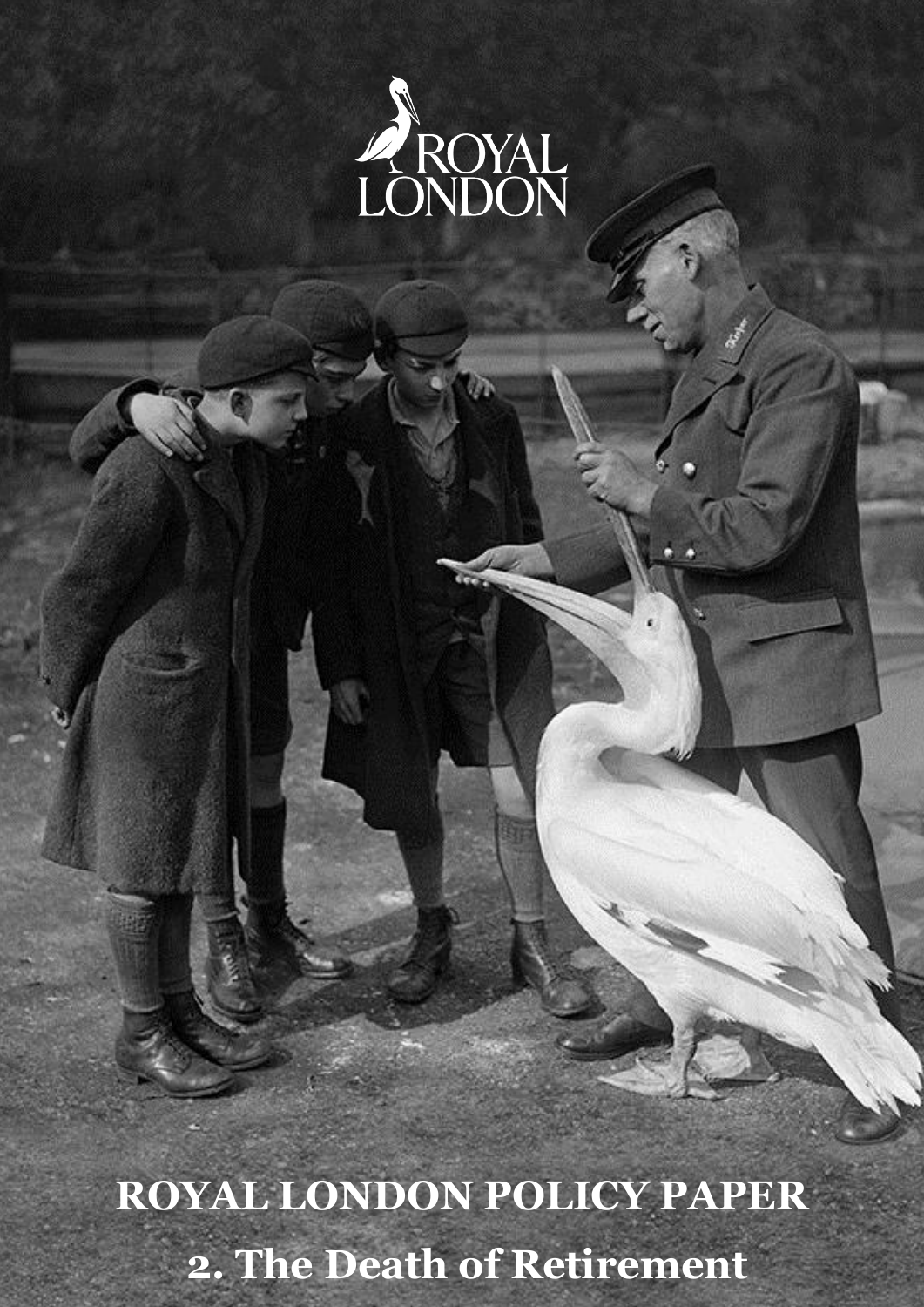# **ABOUT ROYAL LONDON POLICY PAPERS**

The Royal London Policy Paper series was established in 2016 to provide commentary, analysis and thought-leadership in areas relevant to Royal London Group and its customers. As the UK's largest mutual provider of life, pensions and protection our aim is to serve our members and promote consumer-focused policy. Through these policy papers we aim to cover a range of topics and hope that they will stimulate debate and help to improve the process of policy formation and regulation. We would welcome feedback on the contents of this report which can be sent to Steve Webb, Director of Policy at Royal London at [steve.webb@royallondon.com](mailto:steve.webb@royallondon.com)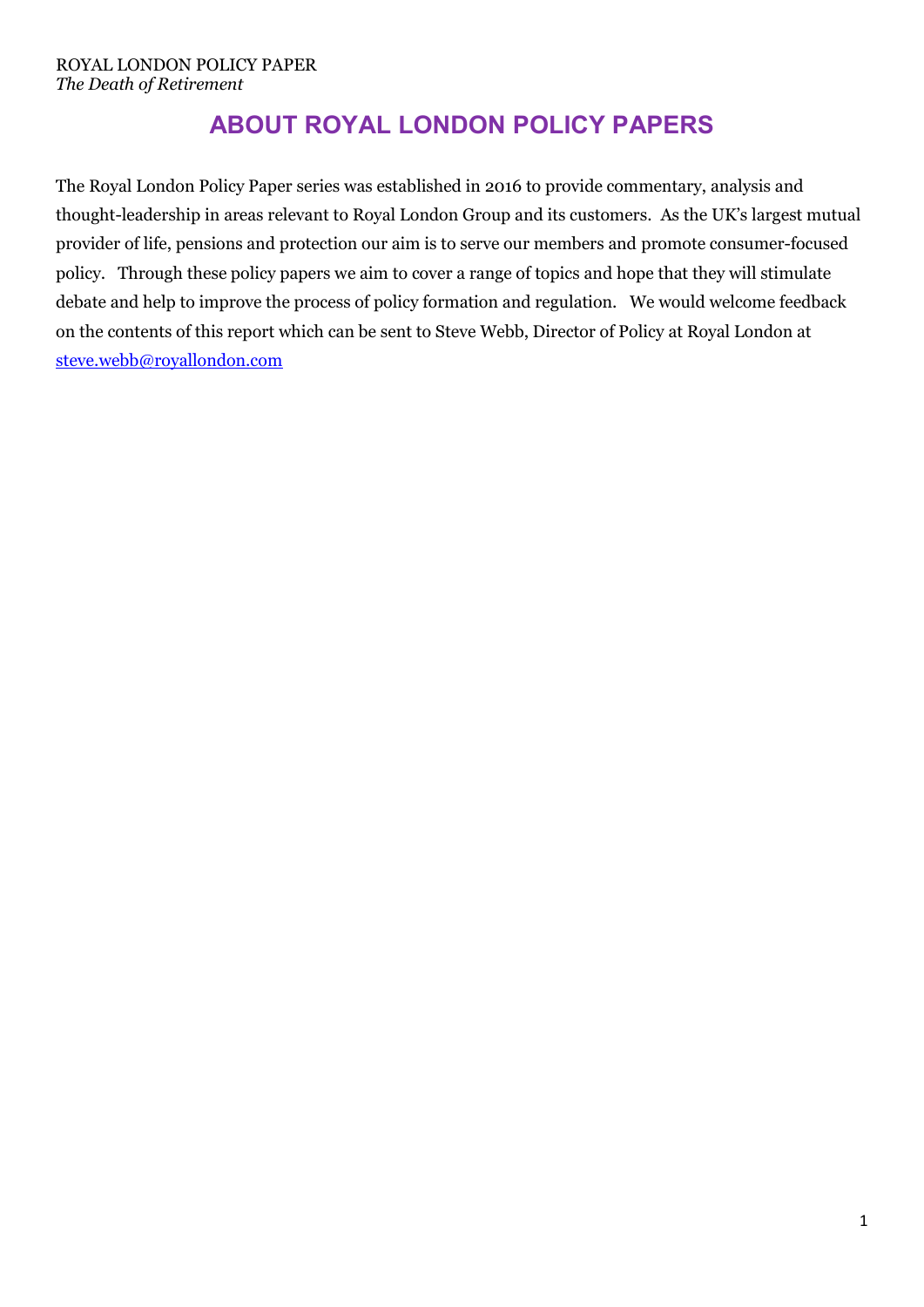# **THE DEATH OF RETIREMENT**

# **Executive Summary**

Changes in workplace pension provision mean that coming generations of retirees could have a radically different experience of retirement from their parents. Unless today's workers begin to save significantly more for their later life, many will find that the quality of later life enjoyed by their parents will be unattainable unless they work well beyond traditional retirement ages. For many people, continuing to work to these much higher ages may simply be beyond their physical capability. Without significantly higher levels of engagement in pensions, we may be witnessing the 'death of retirement'.<sup>1</sup>

In this paper we look at the workplace pensions into which millions of people are currently being enrolled. Whilst the average contribution rate into an old-style final salary pension was around 20% of total wages, the statutory minimum for a new automatic enrolment scheme is barely one third of this level. Previous pension levels will be unattainable at these contribution levels, so this paper asks what individuals would need to do in terms of longer working lives in order to address this shortfall.

Our key findings are:

- Someone on average earnings targeting the 'gold standard' of a total pension of two thirds of their pre-retirement income, and securing inflation protection and provision for a widow/widower would need to work to 77 if they only contribute at the statutory minimum level; for an index-linked pension with no survivor benefits they would need to work to 76, and for a level pension they would need to work to 73;
- Someone targeting the 'silver standard' of half their pre-retirement income would need to work just over 71 (index-linking, survivor benefits), just under 71 (index-linking only) or 67 (level pension);

We also consider what would happen to someone who doesn't start contributing at the statutory minimum level until later in life – for example, someone whose first pension is an automatic enrolment pension at age 35 or 45.

<sup>1</sup>  $^1$  There are interesting parallels here with the situation in the US where few workers have ever had access to guaranteed salaryrelated pensions. A 2013 survey found that 1 in 3 'middle class' Americans were planning to work into their eighties because they could not afford to retire, whilst a similar number thought they might never retire. See: http://money.cnn.com/2013/10/23/retirement/middle-class-retirement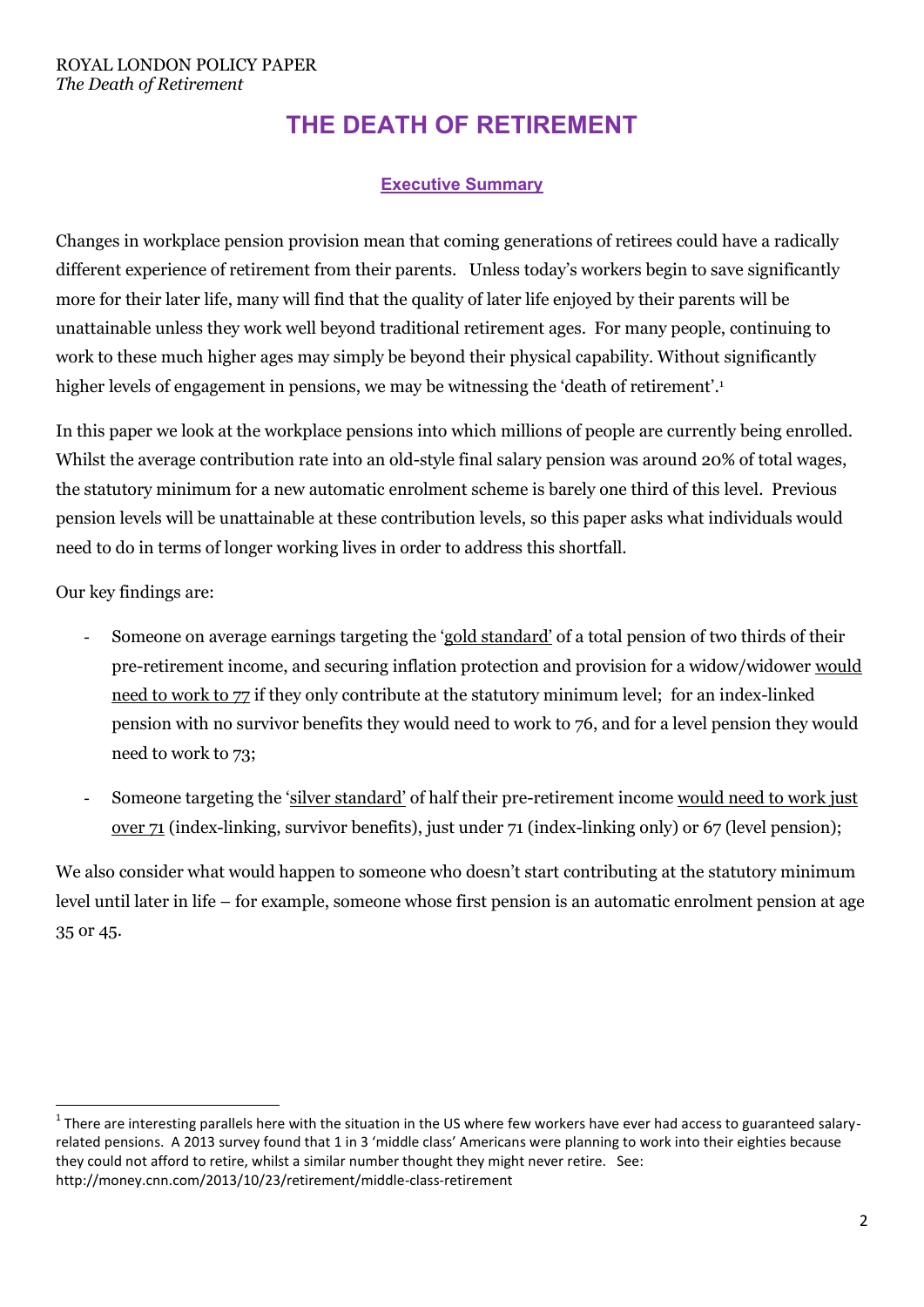We find:

- For those who start saving at 35, they need to work to 79 for a gold standard pension with indexlinking and survivor benefits, to 78 for just an index-linked pension and 76 for a level pension;
- For those who start saving at 45, they need to work to nearly 81 for a gold standard pension with index-linking and survivor benefits, to 80 for just an index-linked pension and 78 for a level pension;

We also consider the position of people on higher incomes, such as those on double the national average income.

Our key findings are:

- The goal of 67% of pre-retirement income is effectively unattainable for those who contribute only at the statutory minimum level; such a person would need to work into their mid 80s to reach such an income with index linking, and to their early eighties for a flat pension with no inflation protection;
- The goal of 50% (which the Turner Commission recommended for higher earners) is attainable by working to around eighty for an index-linked pension and to the mid 70s for a flat pension with no inflation protection.

The key message of this paper is that whilst automatic enrolment is a vital initiative in getting people to start pension saving, there is clearly much more to be done to get people saving at a level that will give them the quality of life in retirement that they may expect or may hope to achieve. With even the statutory minimum contributions of 8% not in force until 2019, and with the Government signalling it has no plans to require higher contributions, much more needs to be done to ensure that individuals do not reach later life only to discover that the sort of retirement that they want has become unattainable.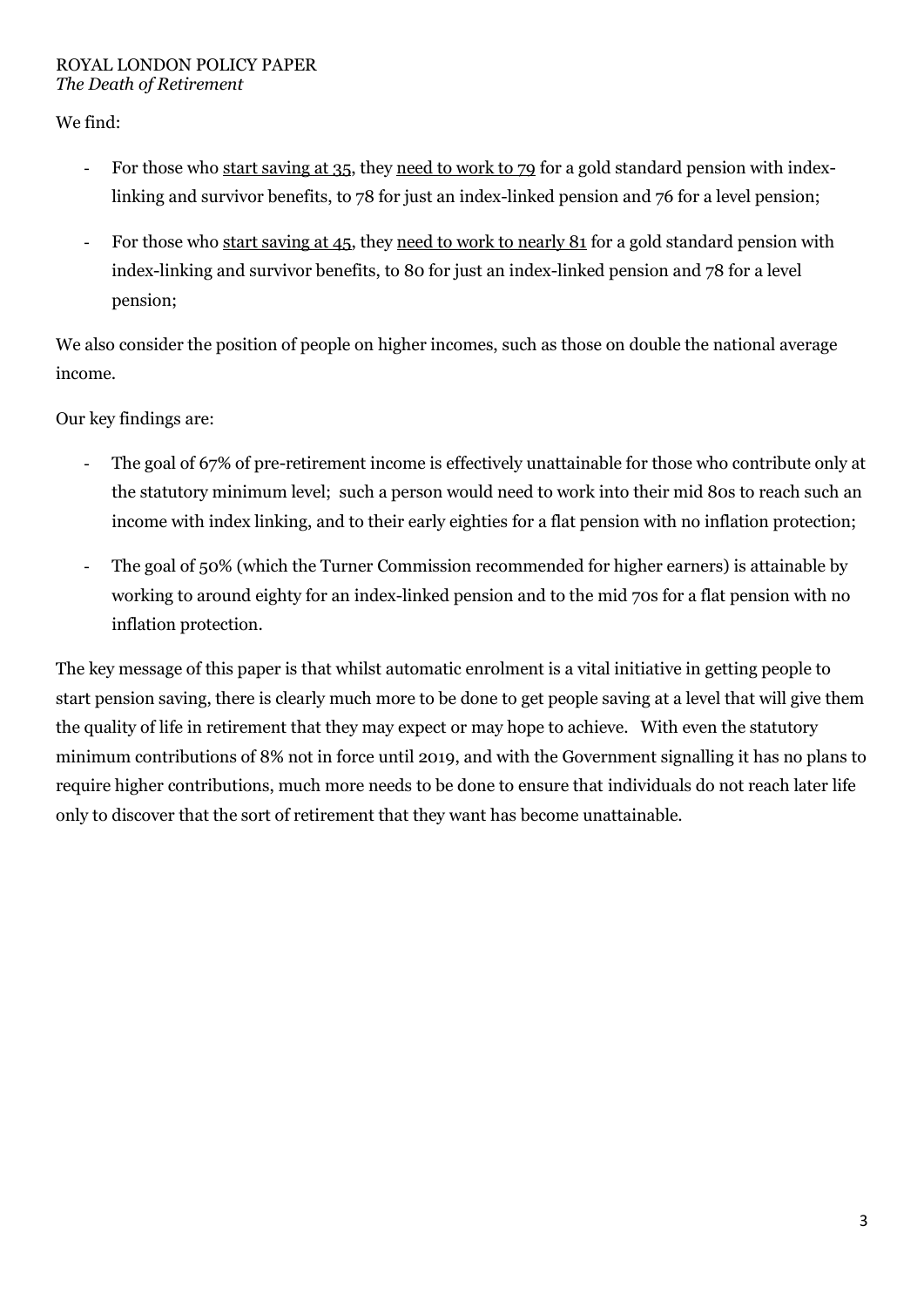# **1. Pension provision of the present generation of retirees**

For many years, the dominant form of workplace pension provision has been 'Defined Benefit' (DB) where individuals are promised a set level of pension at a pre-determined age, based only on their years of scheme membership and on their salary, either at retirement or averaged over a longer period. Such provision was, of course, by no means universal, and was particularly concentrated in the public sector and amongst higher earning employees in the private sector.

As Figure 1 shows however, such provision has been in long-term decline.

# **Figure 1. Employee membership of a workplace pension by pension type: 1997-2013**



*Source: Office for National Statistics, Pension Trends 2014*

The reasons for the decline in DB pension provision have been widely discussed, but include growing costs as longevity has increased, increased regulatory burdens (including mandatory indexation of post-1997 service) and reduced investment returns.

As a result, employers have progressively closed their DB schemes and looked for cheaper and more predictable alternatives. Figure 2 shows the same data as Figure 1 but just for the private sector. As will be immediately apparent, the level of coverage is much lower in the private sector and has declined much more rapidly over time.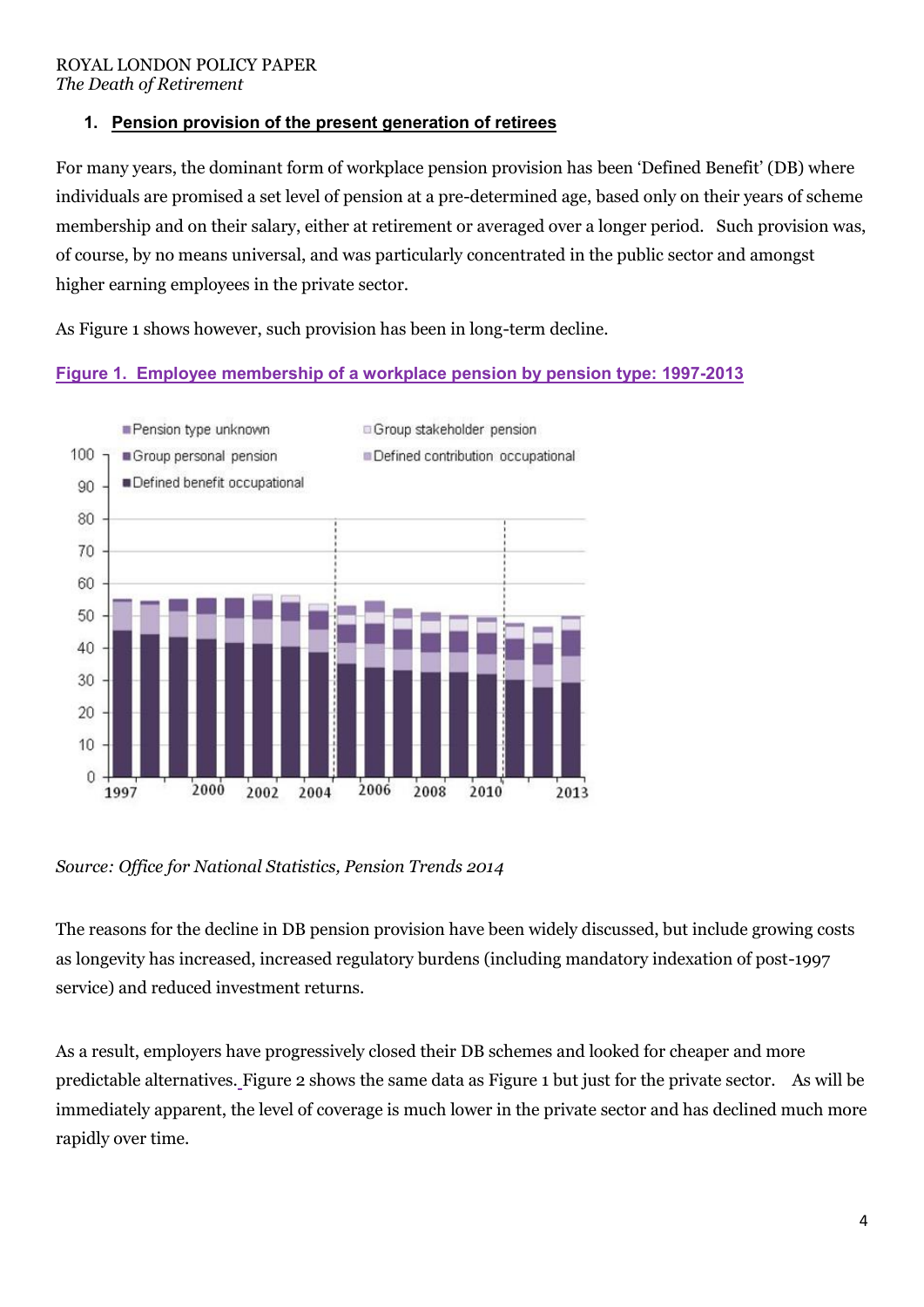### **Figure 2. Employee membership of a workplace pension by pension type, private sector: 1997-2013**



### *Source: Office for National Statistics, Pension Trends 2014*

Although coverage very slightly improved in 2013 because of the start of automatic enrolment, coverage of open DB schemes in the private sector is set to decline further, not least because of the ending of the National Insurance rebates paid to such schemes in 2016. As a result, some have forecast that there will be no open DB schemes in the UK's largest 250 companies by the end of this year<sup>2</sup>.

The main replacement for DB schemes has been 'Defined Contribution' (DC) provision where the only thing specified in advance is the amount going in to the pension pot. Where the pot is used at retirement to buy an annuity, or income for life, the real value of the pension will depend on a range of factors including:

- The amount contributed into the scheme:
- The investment performance of the scheme;
- The amount taken out in charges for running the scheme and managing the investments;
- The age at which the pension is drawn;
- Annuity rates at the time of retirement;

 $\overline{a}$ 

<sup>&</sup>lt;sup>2</sup> See for example: "Death of a decent pension": [http://www.express.co.uk/news/uk/635906/gold-plated-final-salary-pension](http://www.express.co.uk/news/uk/635906/gold-plated-final-salary-pension-funds)[funds](http://www.express.co.uk/news/uk/635906/gold-plated-final-salary-pension-funds)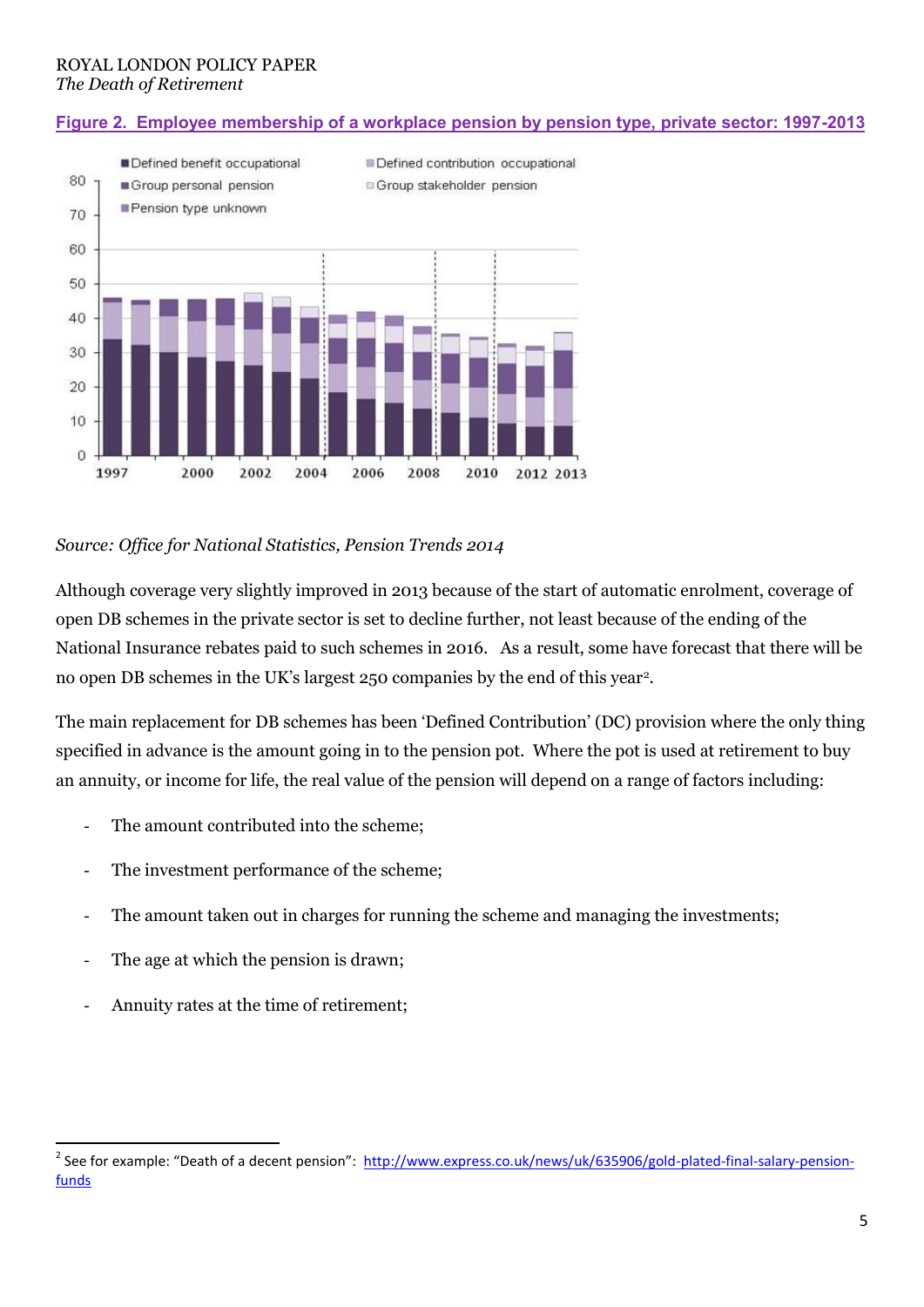As Figures 3 and 4 show, the amount of money going in to typical DC pensions has, for many years, been substantially less than the amount going in to DB pensions<sup>3</sup> .



# **Figure 3: Average employer and employee contributions into DB workplace pensions**

**(% of total salary)**

# **Figure 4: Average employer and employee contributions into DC workplace pensions**



**(% of total salary)**

1

 $3$  Note that both charts have the same scale on the vertical axis.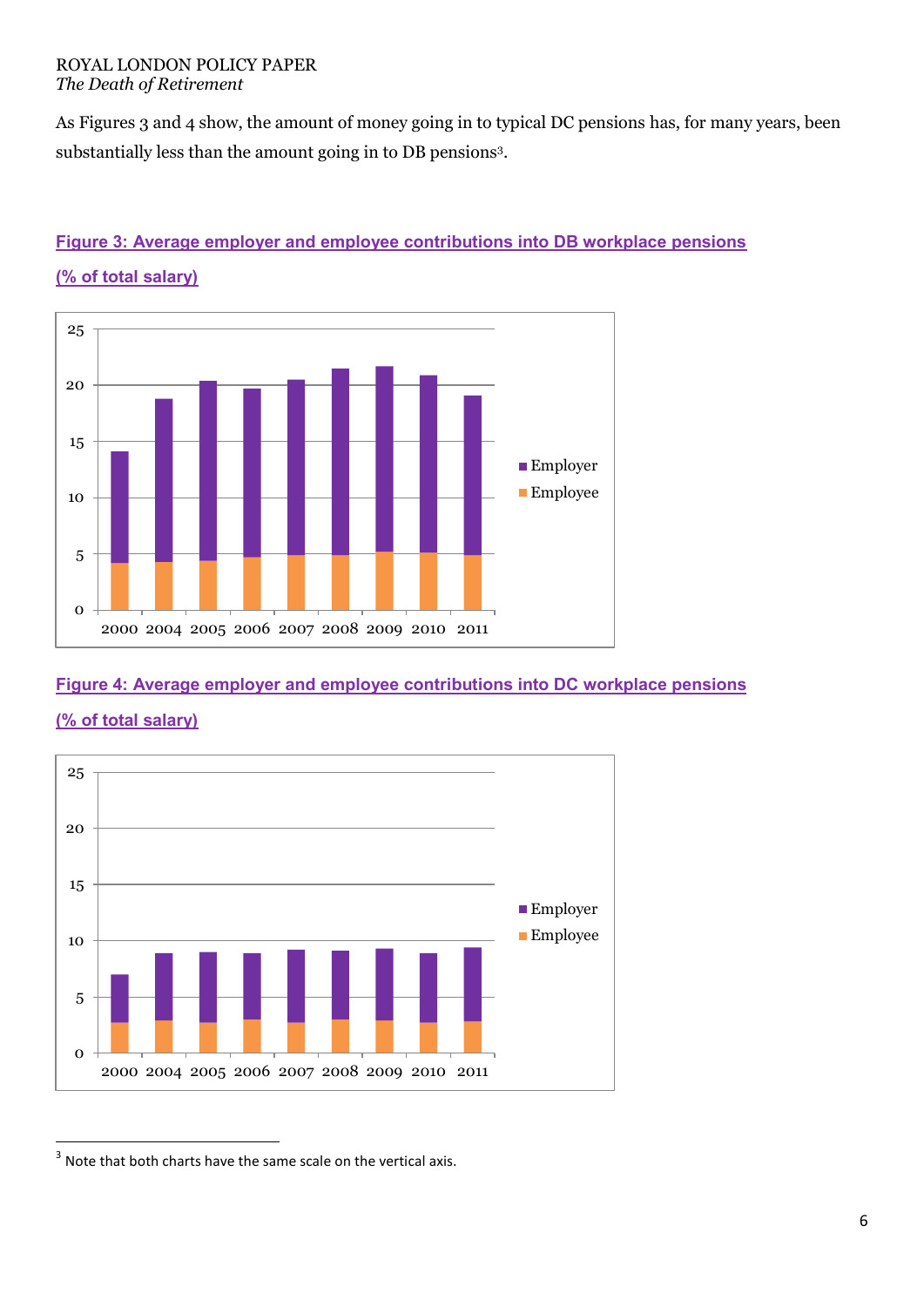The key point here is not that DB pensions are inherently superior to DC pensions, but that the switch to DC involves moving to a model where the total amount being contributed is substantially lower than in the past. It would be reasonable to assume that this will in due course result in much lower pensions.

One response to this would be for individuals to work longer. This will improve their pension provision in three ways:

a) By working for longer, more money will go into the pension and earlier investments will have more time to benefit from compound growth;

b) By buying an annuity later, a better rate should be achievable, other things being equal;

c) By deferring taking their state pension, they receive an increment of around 5.8% for each year of deferral;

The question we seek to answer in this paper is just how much longer would individuals have to work to achieve the sorts of pension provision that many achieved in the past.

We begin in Section 2 by setting out some benchmarks for how much might be regarded as 'enough' income in retirement. We then describe in Section 3 the contribution levels implied by the new rules over automatic enrolment. In Section 4 we set out our estimates for how long individuals at different income levels would need to work to achieve different target incomes in retirement, depending on when they start saving. Section 5 looks instead at the levels of contributions that would be needed to avoid having to work for so long past state pension age. The final section draws some policy conclusions.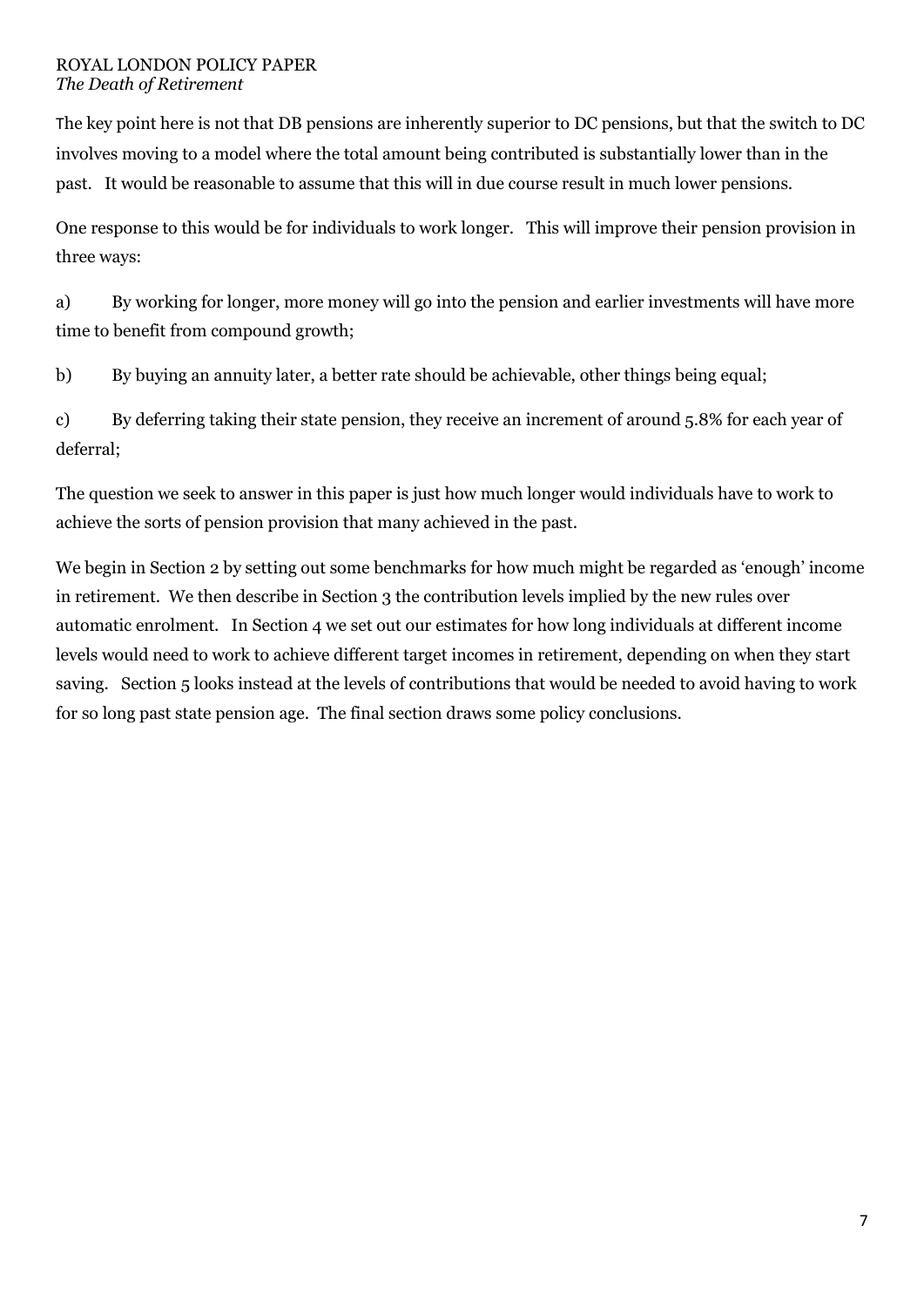## **2. How much is enough?**

If the purpose of saving for retirement is to enable someone to maintain their quality of life when they are no longer earning a wage, then an intuitive way to measure 'adequacy' of pension provision would be relative to pre-retirement income.

In 2004, the much-respected Turner Commission set some income-replacement benchmarks for groups at different income levels. For an average earner, they assumed that an income of around two thirds of preretirement gross earnings would be an appropriate target in terms of preserving pre-retirement living standards.

It should be noted that it is not necessary to achieve one hundred per cent replacement of pre-retirement gross earnings because:

Those above state pension age no longer have National Insurance Contributions applied to their earnings;

Those who are no longer working will save on work-related costs, including travel-to-work expenses;

- Many people in retirement will own their home outright so will no longer have to find mortgage interest costs;

Whilst those in work will generally need to put aside some of their income in savings for later life, those in retirement do not generally need to do so;

An income of two thirds of pre-retirement gross income is readily obtainable for those who had reasonably long-service in a salary related pension scheme. For example, with a current basic state pension of just under 22% of average earnings, someone with 28 years' service in a pension providing 1/60th of final salary for each year of membership would attain the two thirds target by the age of 65.

Two additional features of DB pension provision which are valuable and which also need to be considered in any comparison with DC outcomes are:

- Most DB pensions made provision for a surviving husband or wife in the event of the death of the scheme member, generally paying a survivor's pension of at least 50%;

- Public service pensions generally provided full protection against inflation in retirement, whilst private sector schemes had to provide limited inflation protection in respect of service from 1997 onwards; with retirements typically lasting two decades or more, this protection has become increasingly important.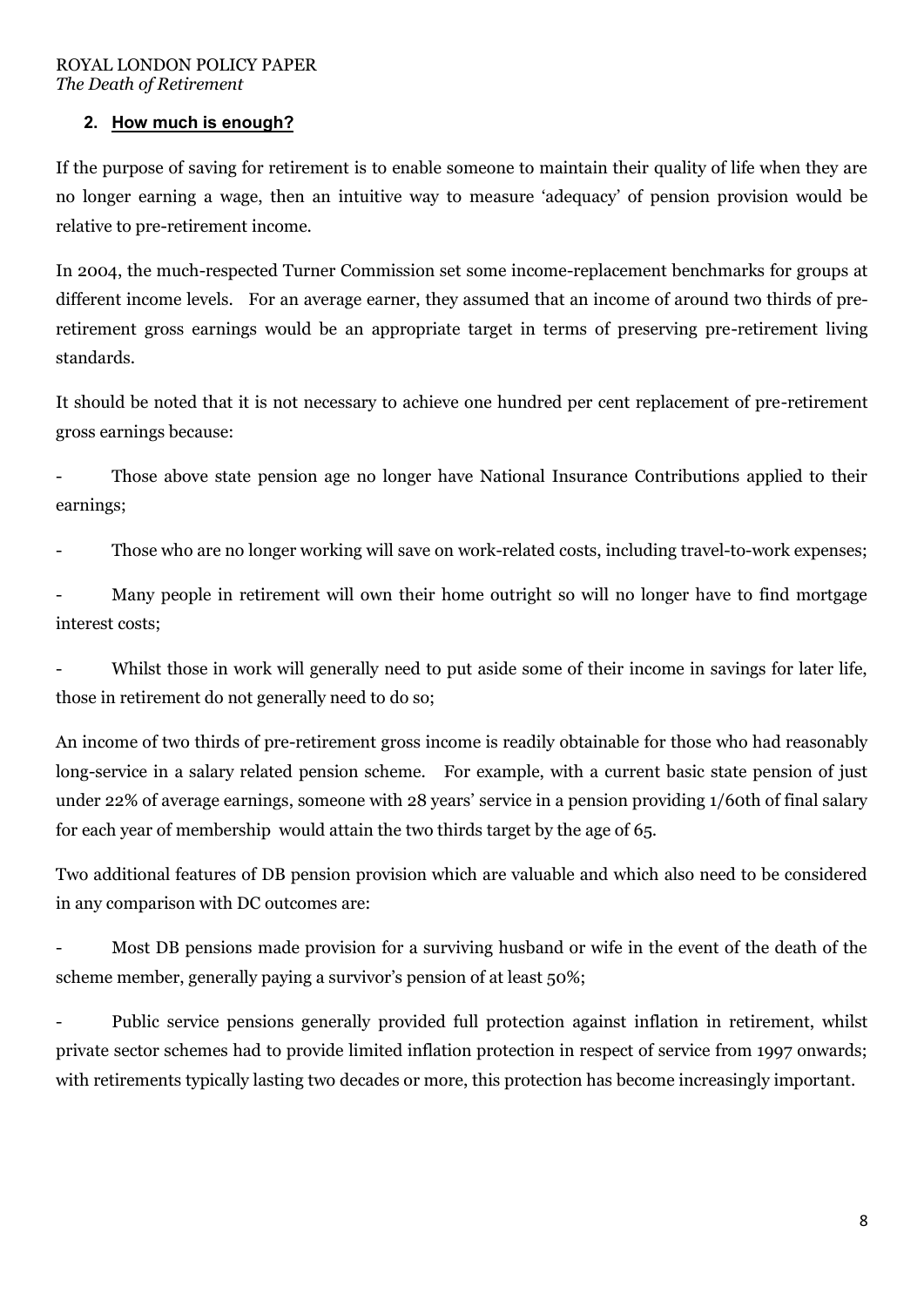For our analysis in section 4 we therefore consider each at-retirement benchmark on three bases:

- A pension at retirement which is fully index-linked and provides survivor benefits;
- A pension at retirement which is fully index-linked and provides no survivor benefits;
- A level pension at retirement with no survivor benefits.

Whilst a target of two thirds of pre-retirement gross income might be regarded as a 'gold standard', it is clear that such a goal is unattainable for many, including for higher earners. We therefore also consider a 'silver standard' of a replacement rate of fifty per cent of pre-retirement gross income. The Turner Commission took the view that this would be the right sort of target for those on higher incomes.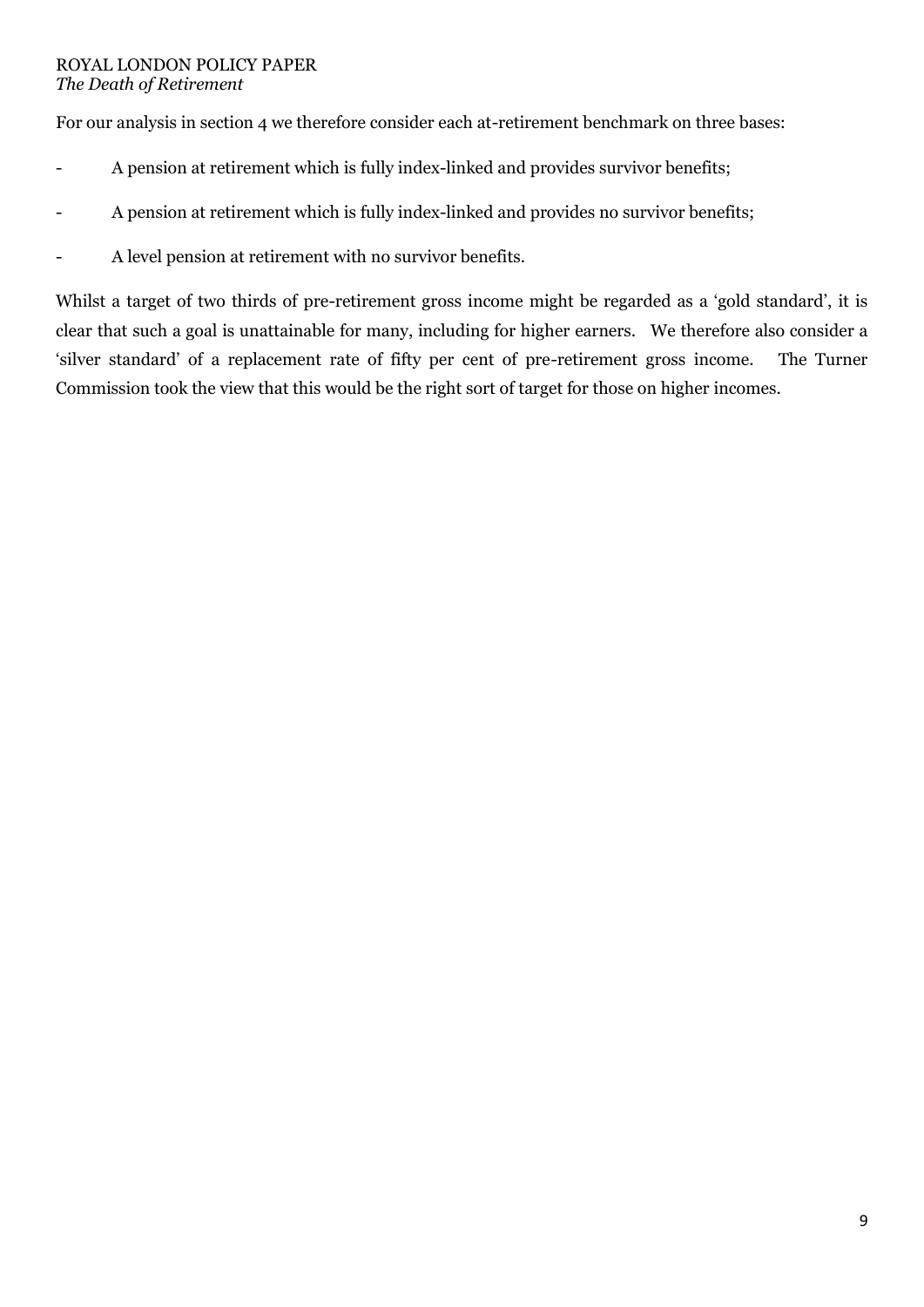## **3. Pension contributions under automatic enrolment**

In the previous section we noted that the combined rate of employer and employee contributions to a typical DB scheme has averaged around 20% of wages in recent years, whilst the equivalent figure for a typical DC scheme has hovered at just under 10%. However, the statutory minimum contribution under the new automatic enrolment scheme is lower still.

When workers are first automatically enrolled, the statutory minimum contribution by employee and employer together is just 2% of a band of earnings starting from £5,824 per year. This statutory minimum is phased up to a combined 5% from April 2018 and 8% from April 2019. For a worker on the national average wage of £27,600, this works out at a minimum contribution of £1,742 per year. However, the percentage rate only applies to a band of 'qualifying earnings' and not to the whole wage. Expressing the figure of £1,742 as a percentage of £27,600 gives a contribution rate of just 6.3%.

In summary therefore, whereas around 20% of salary was going in to provide DB pensions, and just under 10% of salary was going in to average DC pensions, the new automatic enrolment minimum equates to just 6.3% of total wages for an average earner. If contributions remain at the statutory minimum level, there will be a substantial reduction in the amount of money going in to pensions compared with the DB world and even compared with contribution levels into established DC schemes.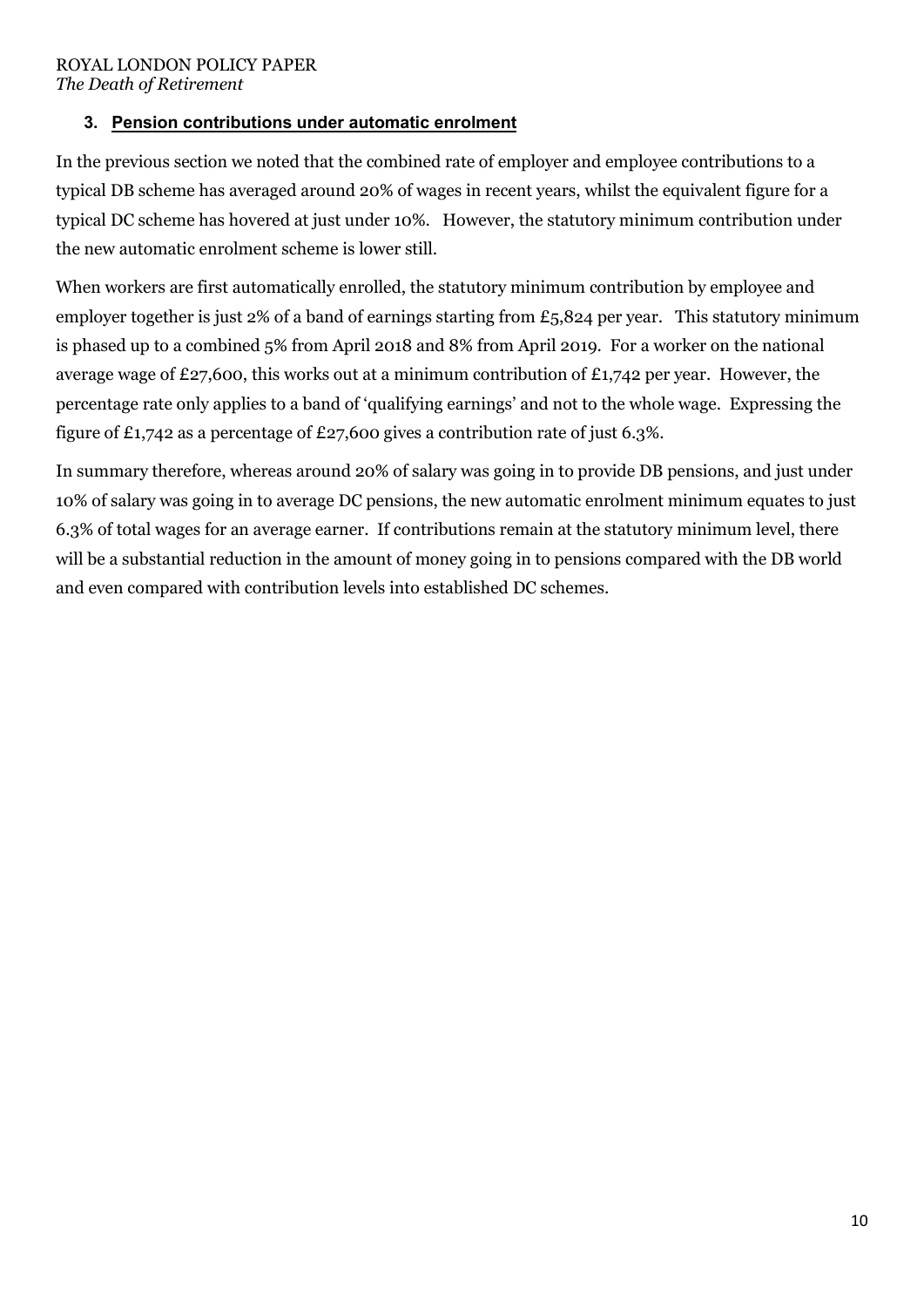# **4. When can you afford to retire?**

If individuals are passive in their pension planning, simply acquiescing to being automatically enrolled into a workplace pension at the age of 22, and doing no more than contributing the statutory minimum, what sort of retirement can they expect? Or, to phrase the question in a different way, if they want to have the sort of income in retirement that the best pension provision has provided in the past, for how long would they need to work to achieve this goal?

For each of our case studies we look at two possible benchmarks – a 'gold standard', where total income from state and workplace pensions at retirement replaces two thirds of pre-retirement gross income, and a 'silver standard' where the target is an income at retirement of half of pre-retirement gross income. For each benchmark we look at a pension which rises through retirement in line with inflation and provides for survivors, one which rises with inflation but provides no survivor benefits and a simple 'level' pension which remains unchanged through retirement.

We begin with a worker at the national average wage of £27,600 per year who is automatically enrolled at the age of 22 and does no more than contribute the statutory minimum contribution into a DC workplace pension with charge levels set at the current charge cap of 0.75% per year<sup>4</sup> . Table 1 shows the age at which this person could retire depending on the level and type of pension provision which he/she was seeking to obtain:

# **Table 1. Estimated retirement ages for an average earner to receive target levels and types of pension provision<sup>5</sup>**

|                           | "Gold Standard"        | "Silver Standard"      |  |
|---------------------------|------------------------|------------------------|--|
|                           | (67% of pre-retirement | (50% of pre-retirement |  |
|                           | income)                | income)                |  |
| Index-linked, with        | 77                     | 71                     |  |
| survivor benefits         |                        |                        |  |
| Index-linked, no survivor | 76                     | 71                     |  |
| benefits                  |                        |                        |  |
| Level pension             | 73                     | 67                     |  |

Even for those starting work today, whose state pension age is already 68 and may well rise further, the figures in the first column of Table 1 make shocking reading. To fully replicate the kind of pension which would have been enjoyed by someone with decent service in a final salary scheme, today's new worker

 4 Full details of the assumptions which underlie these projections are set out in the Appendix

<sup>&</sup>lt;sup>5</sup> Note that in this table and succeeding tables all retirement ages have been rounded to the nearest year; this explains why in some cases slightly better pension provision can apparently be achieved by working to the 'same' age;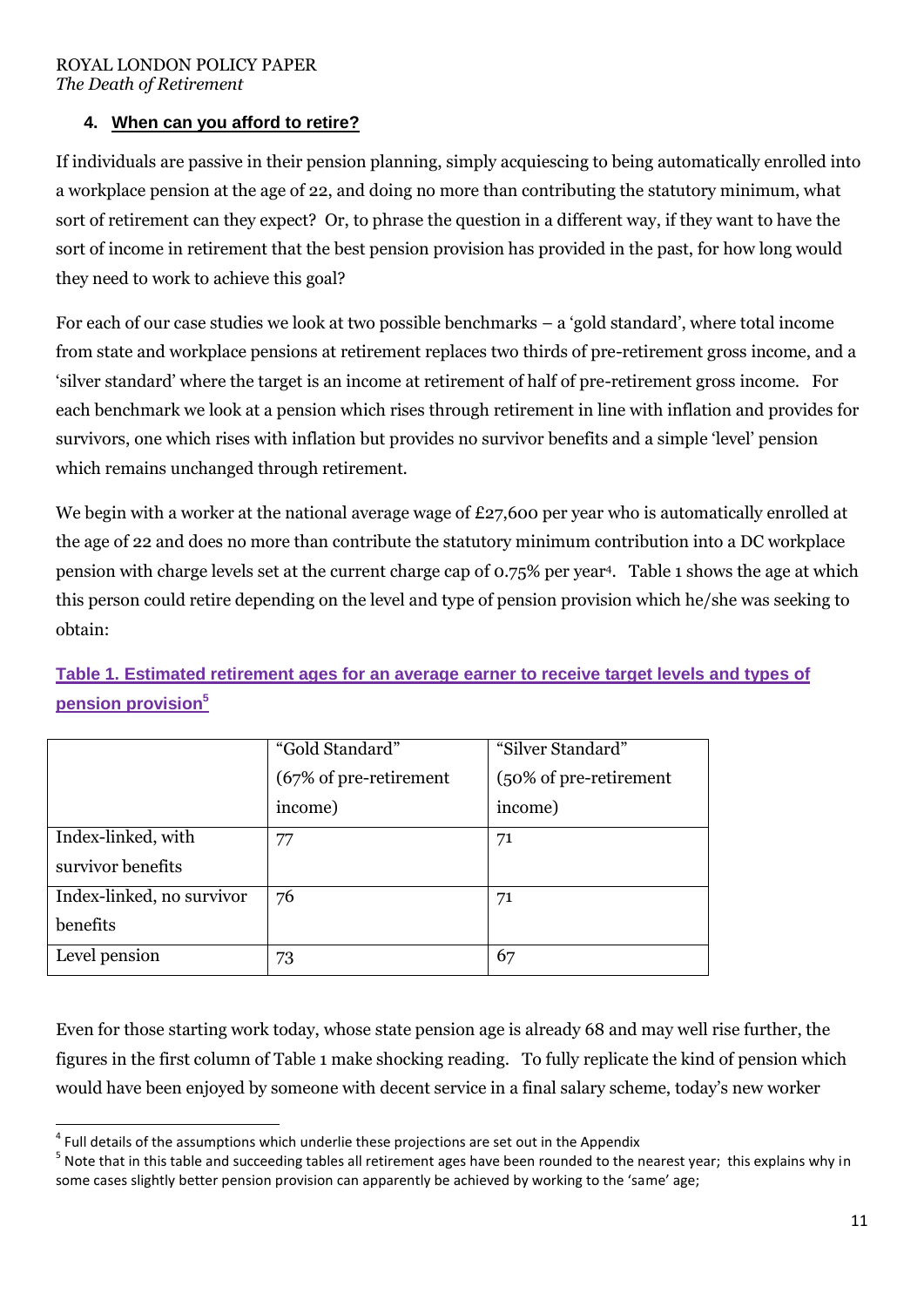would need to work until they were 77 based on contributions at the statutory minimum. Even disregarding the valuable benefits of inflation-protection and provision for spouses, the worker would need to work until 73.

The goal of a 50% replacement rate looks somewhat more attainable, but again only if things like inflation protection and provision for survivors are regarded as an optional extra. In short, contributions at the statutory minimum level will simply not be enough to attain the equivalent of the best pensions of previous generations at retirement ages to which we have become accustomed.

Table 2 repeats the analysis for someone on twice the national average wage.

# **Table 2. Estimated retirement dates for an earner on double the average wage to receive target levels and types of pension provision**

|                           | "Gold Standard"        | "Silver Standard"      |  |
|---------------------------|------------------------|------------------------|--|
|                           | (67% of pre-retirement | (50% of pre-retirement |  |
|                           | income)                | income)                |  |
| Index-linked, with        | 85                     | 80                     |  |
| survivor benefits         |                        |                        |  |
| Index-linked, no survivor | 84                     | 79                     |  |
| benefits                  |                        |                        |  |
| Level pension             | 81                     | 75                     |  |

As Table 2 shows, attaining two thirds of pre-retirement income is a pretty much unattainable goal for those on higher earnings who wish to contribute only the statutory minimum of 8% of band earnings. Even a more realistic target of 50% of pre-retirement earnings (something which the Turner Commission thought was a reasonable target for higher earners) looks beyond the reach of most people without a significant increase in contribution rates.

Whilst these results are alarming enough, they do make the assumption that someone is automatically enrolled at the age of 22 and contributes every year of their working life up to retirement. Whereas a start date of 22 for pension saving will become the norm for future generations, many in the existing workforce did not start saving until much later in their working life, and gaps in contributions due to periods of unemployment, sickness or family responsibilities are not uncommon.

We have therefore repeated the analysis in Table 1 for those who do not start pension saving until a) their mid 30s and b) their mid 40s. Given that only one worker in three in the private sector had any pension provision at all when automatic enrolment began in 2012, this will be a more realistic scenario for many of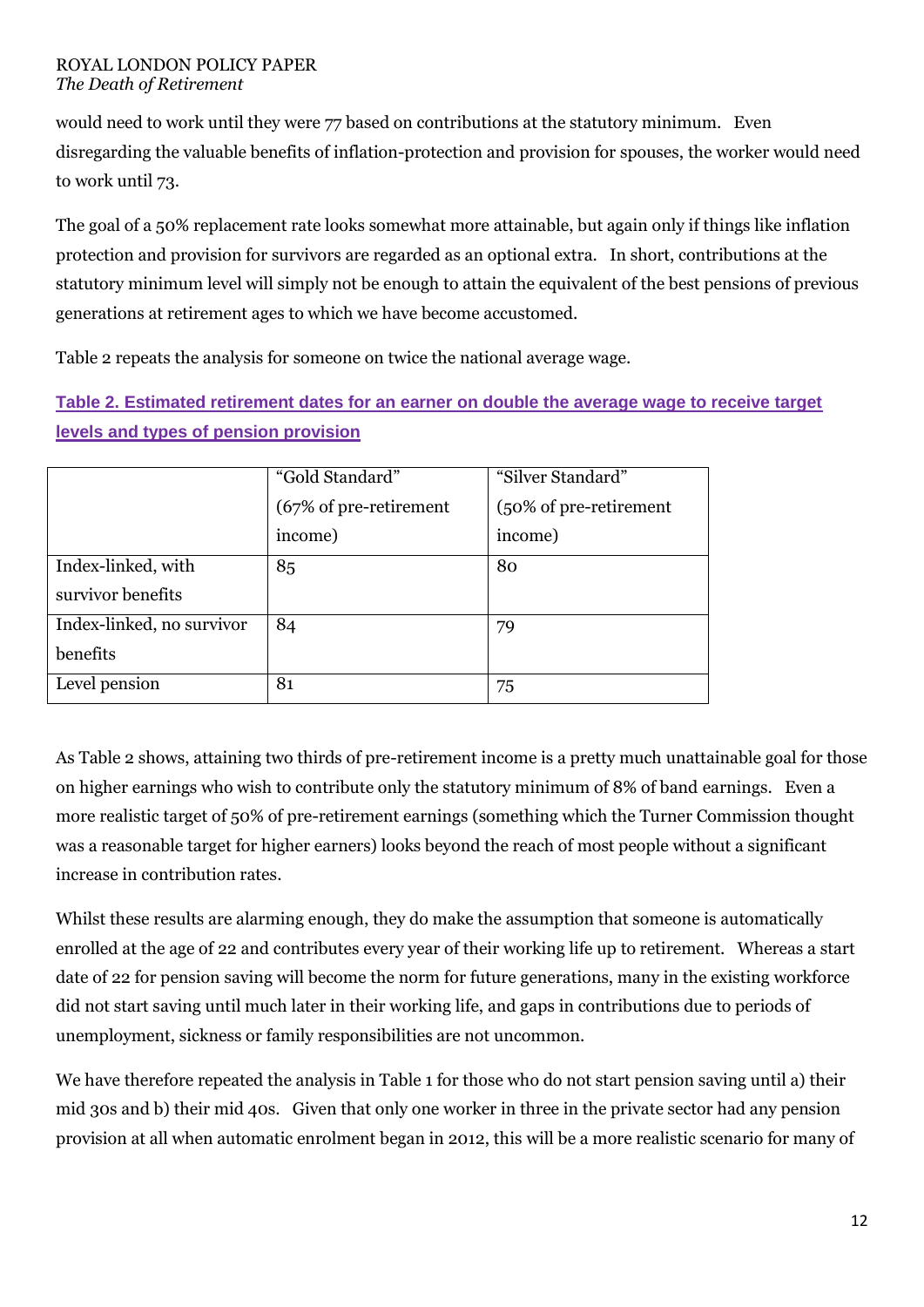today's workers who are already some distance into their working life. The results are shown in Tables 3 and 4.

# **Table 3. Estimated retirement dates for an earner on the average wage to receive target levels and types of pension provision – STARTING AT AGE 35**

|                           | "Gold Standard"        | "Silver Standard"      |  |
|---------------------------|------------------------|------------------------|--|
|                           | (67% of pre-retirement | (50% of pre-retirement |  |
|                           | income)                | income)                |  |
| Index-linked, with        | 79                     | 73                     |  |
| survivor benefits         |                        |                        |  |
| Index-linked, no survivor | 78                     | 73                     |  |
| benefits                  |                        |                        |  |
| Level pension             | 76                     | 70                     |  |

# **Table 4. Estimated retirement dates for an earner on the average wage to receive target levels and types of pension provision – STARTING AT AGE 45**

|                           | "Gold Standard"        | "Silver Standard"      |  |
|---------------------------|------------------------|------------------------|--|
|                           | (67% of pre-retirement | (50% of pre-retirement |  |
|                           | income)                | income)                |  |
| Index-linked, with        | 81                     | 75                     |  |
| survivor benefits         |                        |                        |  |
| Index-linked, no survivor | 80                     | 74                     |  |
| benefits                  |                        |                        |  |
| Level pension             | 78                     | 72                     |  |

The stark message of Tables 3 and 4 is that those who start pension saving later in life will need to work well beyond traditional levels in order to attain even the modest 'silver standard' of pension provision.

# *Differences between men and women*

By law, annuity rates have to be the same for men and women, so as long as someone earns the national average wage and uses the accumulated pension pot to buy an annuity, the figures in the tables above will apply equally to men and women.

However, in practice, the necessary retirement ages for women are likely to be higher than for men to achieve any given target pension. There are two main reasons for this.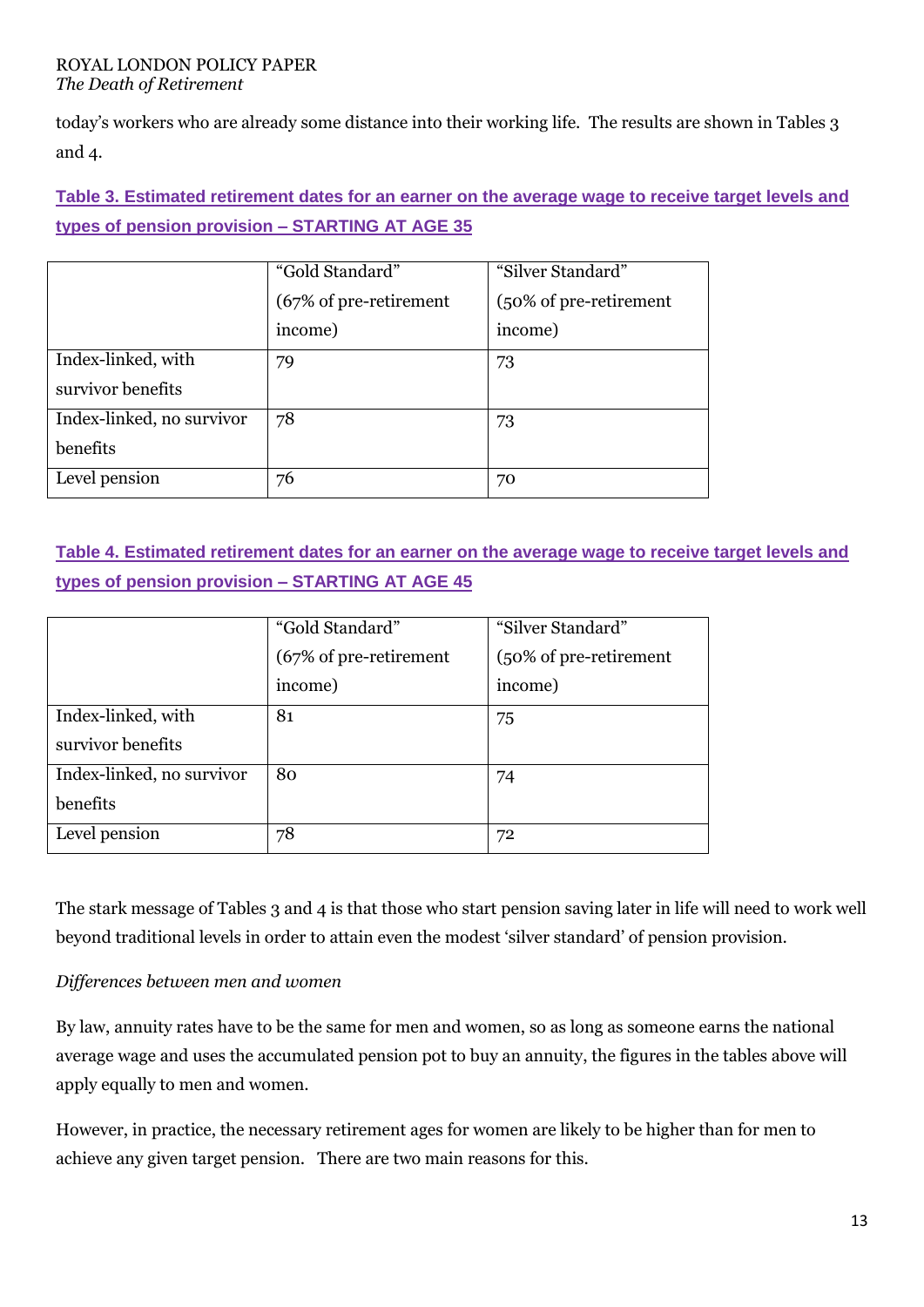The first is that we have assumed for all those who start work at 22 that they work continuously until they retire. This is quite an extreme assumption and is likely to be particularly unlikely for those women who take time out from paid work because of family responsibilities. Whilst the new state pension provides relatively good protection for gaps in paid work, someone not in paid work misses out on contributions into their workplace pension and so would have to work longer to make up the shortfall.

The second factor is that even when women do return to work after breaks, they will often to do so on lower wages than a male contemporary, for example because of the interruption to their career progression. This means that the amount going in to a pension is likely to be lower than it would have been and again means that the woman in question will end up working further beyond state pension age to achieve the sorts of pension targets that we have considered in this paper.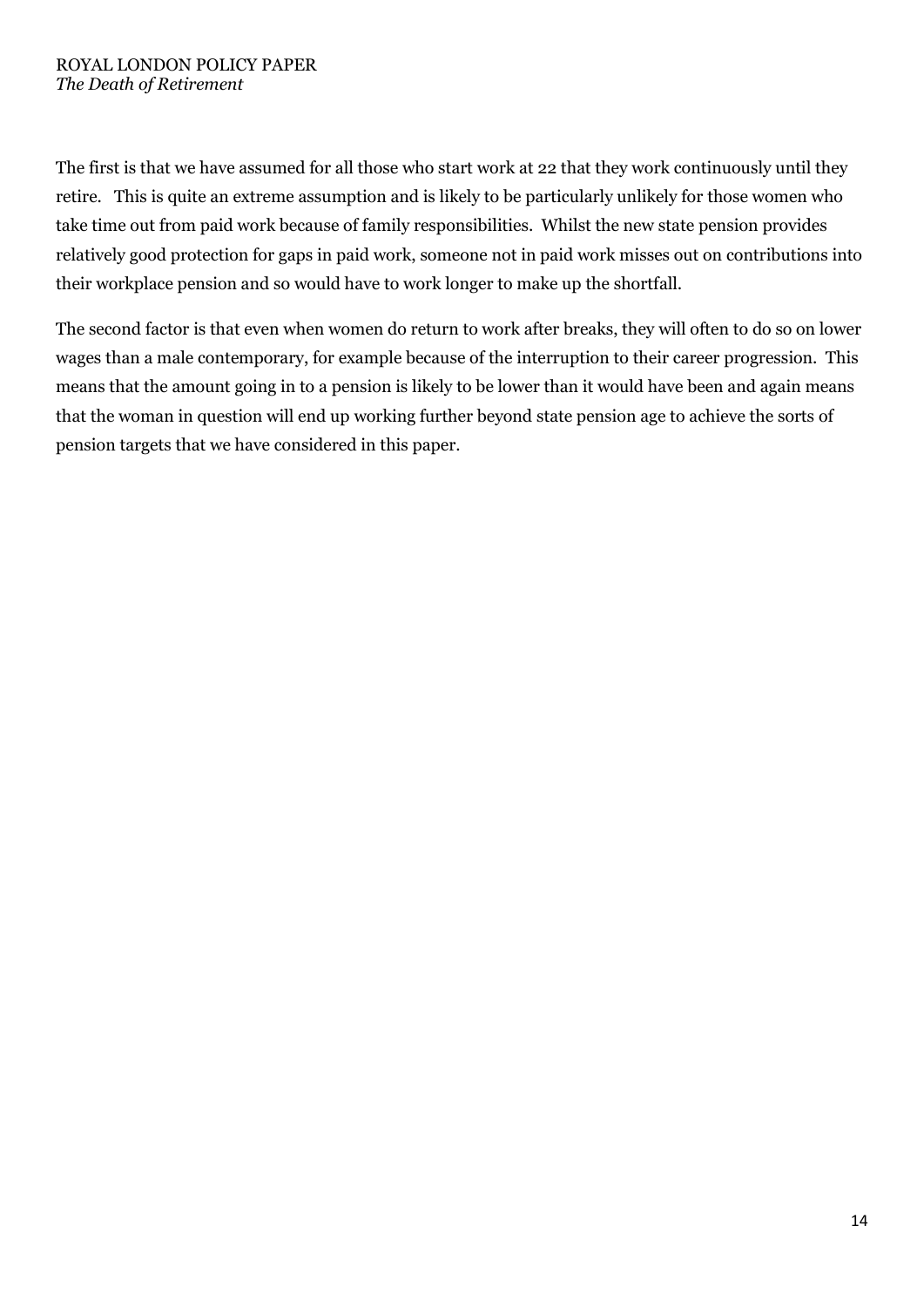# **5. The 'antidote' to longer working – higher contributions**

So far we have assumed that the problem of inadequate pension saving is 'solved' by longer working. As we have seen, even for those who start contributing at age 22 those who contribute only the statutory minimum amount into a workplace pension would have to work well beyond state pension age to achieve the kind of income in retirement that was the norm for many in previous generations.

On the assumption that working well into your seventies and beyond is likely to be unacceptable for most, we consider in this section the main alternative – putting more into the pension each year.

We have looked at the position of workers starting work today and have assumed that they would be looking to stop work at state pension age, which under current legislation would be 68. Table 5 shows what proportion of 'band earnings' someone on average earnings would need to contribute through their working life to reach the income thresholds and types of pension provision that we have been considering so far.

|  |                                      |  |  | Table 5. Estimated contribution rates for an earner on the average wage to receive target levels and |  |
|--|--------------------------------------|--|--|------------------------------------------------------------------------------------------------------|--|
|  | types of pension provision at age 68 |  |  |                                                                                                      |  |

| (% of <u>band earnings</u> | "Gold Standard"        | "Silver Standard"      |
|----------------------------|------------------------|------------------------|
| required)                  | (67% of pre-retirement | (50% of pre-retirement |
|                            | income)                | income)                |
| Index-linked, with         | 25.1%                  | 13.8%                  |
| survivor benefits          |                        |                        |
| Index-linked, no survivor  | 22.4%                  | 12.3%                  |
| benefits                   |                        |                        |
| Level pension              | 13.8%                  | 7.6%                   |

One of the interesting features of Table 5 is that the required contribution rate for a 'level' pension replacing half of pre-retirement levels is just under 8% which is in line with the statutory minimum level which will apply from 2019. In other words, we estimate that someone who does indeed start pension saving at 22 at the minimum level and continues for the next 46 years without interruption can expect this basic level of pension provision. But they will have no protection against inflation and have no provision for a surviving spouse.

Expressing contributions as a percentage of 'band earnings' allows us to compare these with the current automatic enrolment minimum of 8% of band earnings.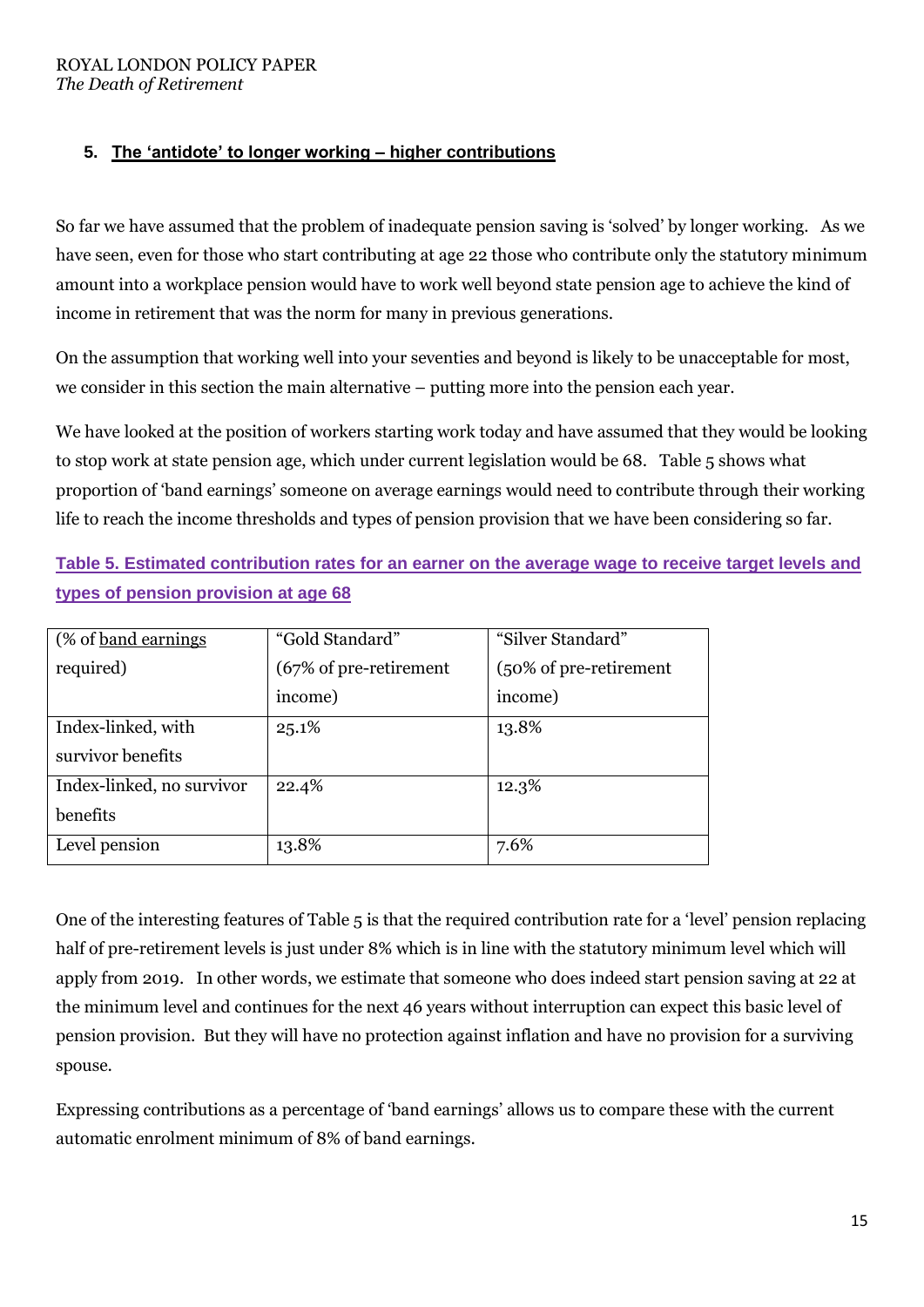But in schemes which do more than the statutory minimum it would be quite normal for contributions to be expressed as a percentage of total pay. We have therefore presented in Table 6 the same analysis as in Table 5 in terms of contribution rates required as a percentage of gross pay.

**Table 6. Estimated contribution rates for an earner on the average wage to receive target levels and types of pension provision**

| (% of gross pay required) | "Gold Standard"        | "Silver Standard"      |
|---------------------------|------------------------|------------------------|
|                           | (67% of pre-retirement | (50% of pre-retirement |
|                           | income)                | income)                |
| Index-linked, with        | 19.8%                  | 10.9%                  |
| survivor benefits         |                        |                        |
| Index-linked, no survivor | 17.7%                  | 9.8%                   |
| benefits                  |                        |                        |
| Level pension             | 10.9%                  | 6.0%                   |

Table 6 shows that a combined contribution rate of 11% of total pay throughout someone's working life would deliver a good level of pension at retirement, albeit one that did not keep pace with inflation. Given that average contributions to DC pensions before the start of automatic enrolment were around 9% of total pay, such a goal ought not to be unattainable, but it will not happen if large numbers of workers and their employers simply default onto the automatic enrolment minimum and if that minimum is not raised in some way.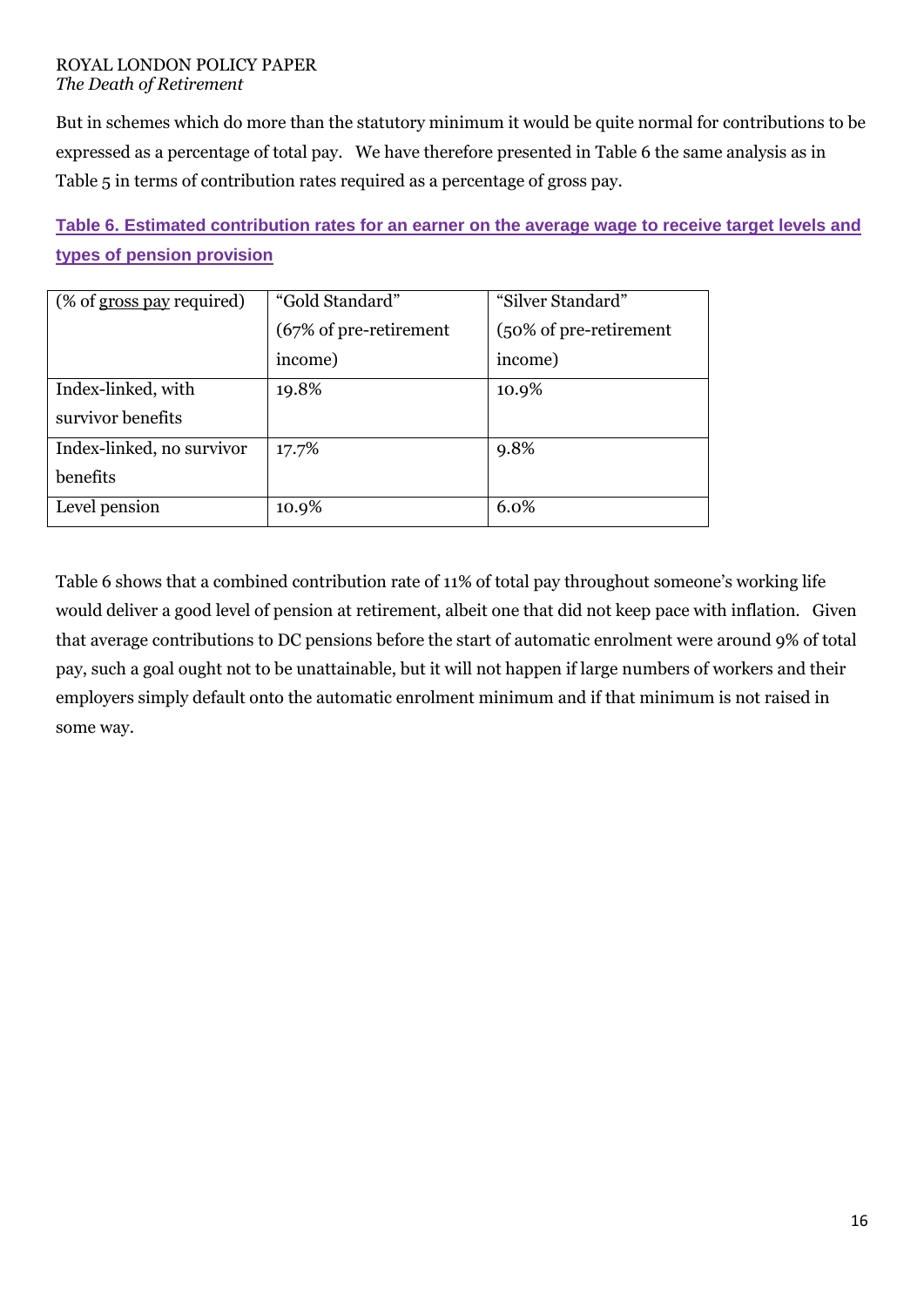# **6. Conclusions**

We have seen that workers in Defined Benefit pension schemes have generally enjoyed employer and employee contributions into their pensions of around 20% of salary. This was enough to deliver for many an income at retirement of around two thirds of pre-retirement income, together with protection against inflation and provision for a surviving spouse. We have also seen that typical contributions into DC pensions were running at about half of this level before the introduction of automatic enrolment. Statutory minimum contributions into automatic enrolment schemes imply a further reduction in the amount per head going into pensions.

If the amount per head going into pensions is in some cases only one third of previous levels, something will have to give.

We have shown that today's workers who want to reach the income levels of the best of DB provision would need to work into their late seventies, even if they start saving at 22, if they only contribute at minimum levels. The figures are, not surprisingly, even worse for those who do not start contributing until their thirties or forties.

We find that a much lower quality of pension provision is attainable for those who contribute throughout their lives at the minimum level, but this only provides half of pre-retirement income and no protection against inflation in retirement. It would also be further undermined in the event of periods out of paid work due to unemployment, sickness or family responsibilities.

If individuals want a better retirement than this, and to have enough time after stopping work in order to enjoy that retirement, then the only answer is for more money to go in to pensions. Whilst inertia and automatic enrolment is a great start, this paper shows that it simply gets people to the starting line. Without action to get contribution rates up, too many people will find later in life that they simply cannot afford to retire.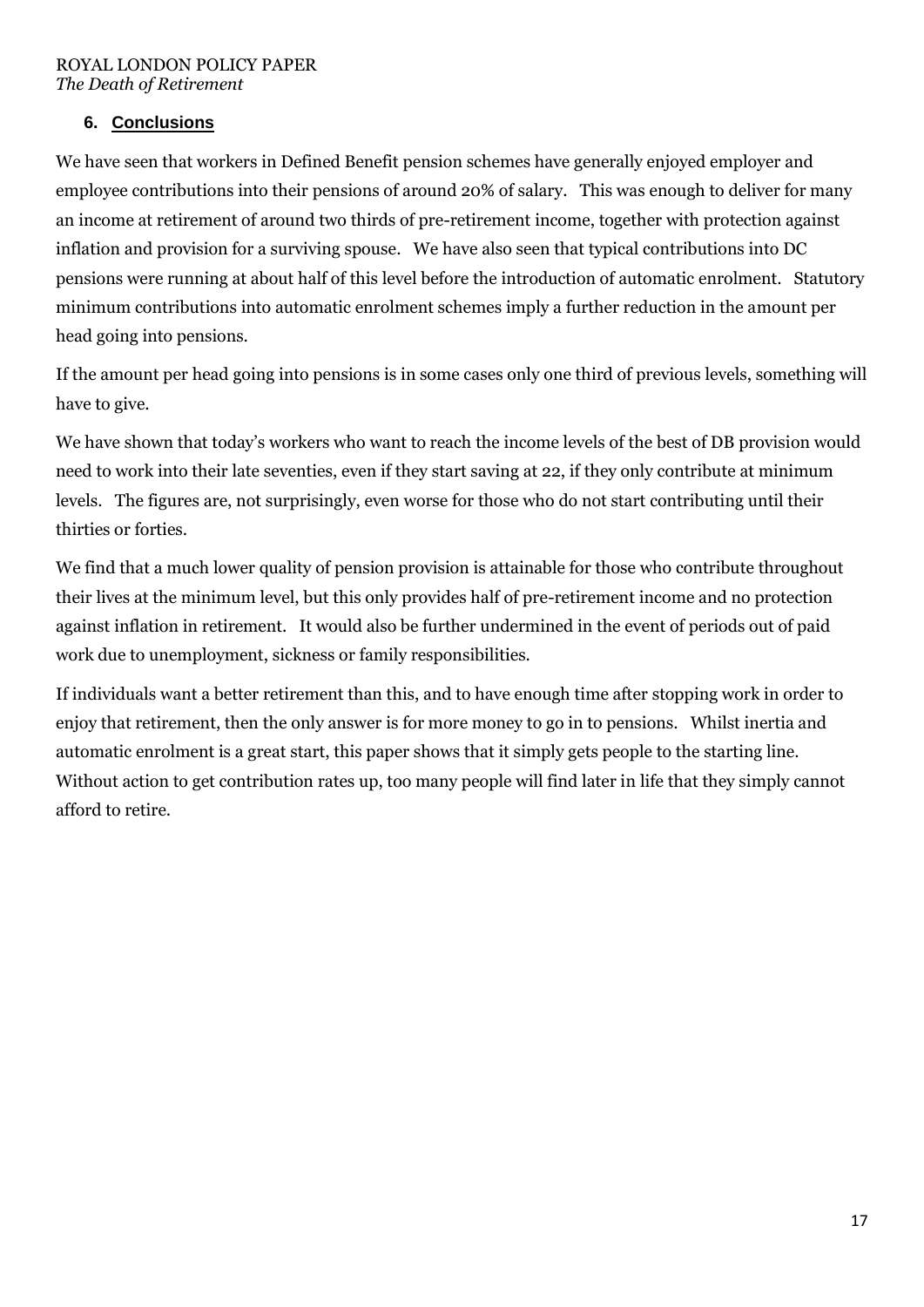# **Appendix 1: Assumptions behind the models**

Projections of the sort contained in this paper are inevitably based on a large number of assumptions. Wherever possible we have chosen to use typical or average figures, and when projecting future investment returns we have used assumptions in line with those required in Statutory Money Purchase Illustrations (SMPIs).

The key assumptions we have made are:

- Average earnings and thresholds for automatic enrolment rise at 2.5% per year;
- State pension remains a constant share of the national average wage, in line with the current statutory rules; we assume that the person receives the full 'new state pension';
- Investments in the fund rise at 5% per year, and charges are capped at an Annual Management Charge of 0.75%;
- The individual uses their accumulated pension pot to buy an annuity; future annuity rates are in line with those used in Statutory Money Purchase Illustrations (SMPIs);
- That individuals immediately contribute at the full rate of 8% of band earnings from the start of their membership; we ignore the effects of the initial 'phasing' of contributions from an initial 2% to 5% in 2018 and 8% in 2019; this is because this is a transitional feature of the system and all new workers from 2019 onwards will start at 8%;